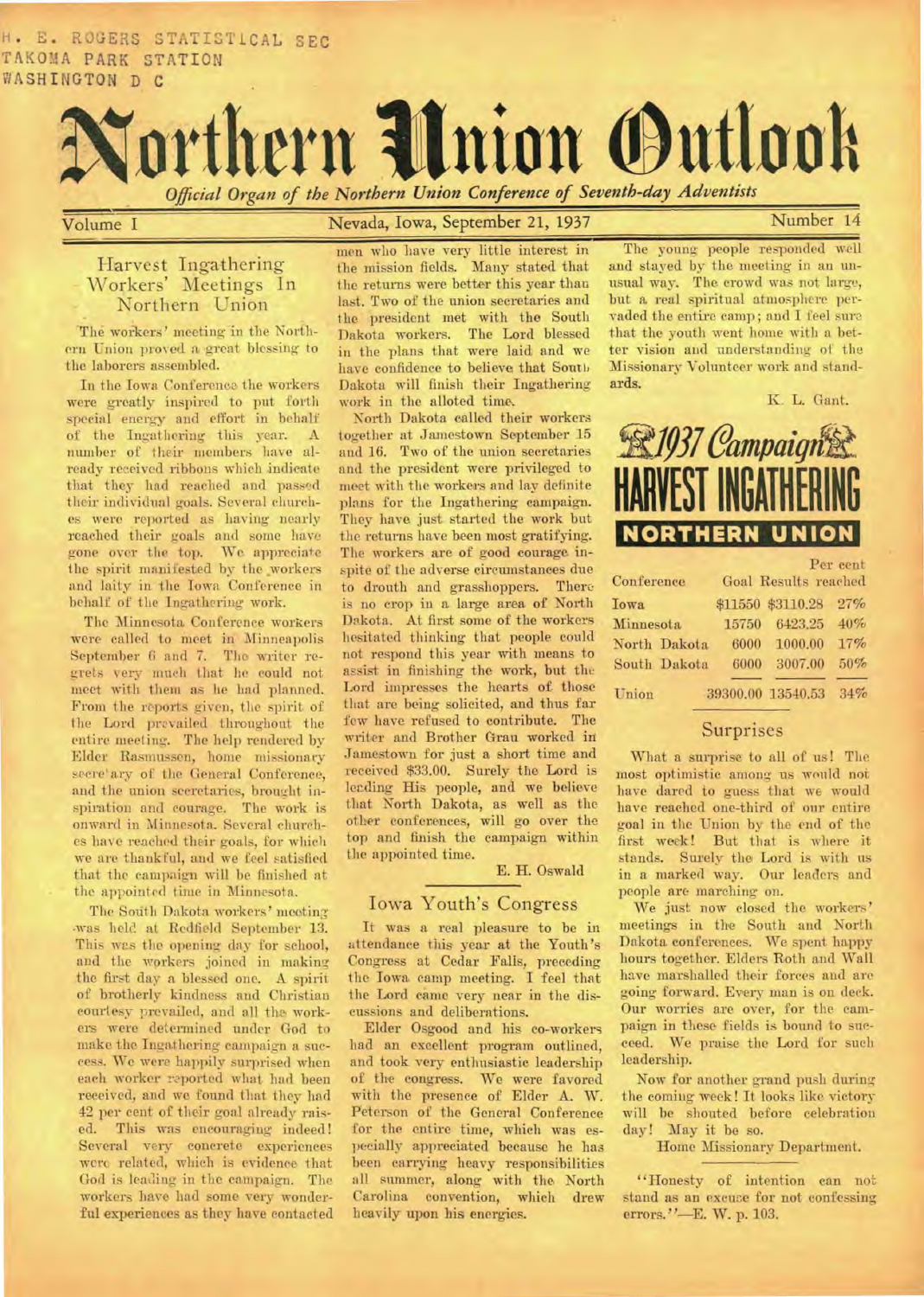Iowa Conference DeWitt S. Osgood, President Eugene Woesner, Secretary 734 Main Street \_ \_ \_ Nevada 734 Main Street - - - Nevar<br>Make wills and legacies to Iowa Seventh day Adventist Association

### News Items

Victor Week: "A large work in a short time", is the slogan sent out by the General Conferanee. A chorus of "yea's" is heard. Why not shorten the campaign and win the victorywithout delay? Again we hear the "yea's"! The conferance committee has voted to designate September 25 to October 2 as "Victory Week". Will you be a minute-man by October 2? This means that you will have to raise. \$11.39. Will your church hoist the flag of victory declaring the supergoal reached for 1937?

Creston: Sabbath, September 11, was a delightful autumn day; and the day, though pleasant in itself, was made doubly so because of the opportunity to worship with the Creston believers. A number of the members have moved away from this old center, but the people who remain have the interest of the work at heart and are anxious that it succeed.

Sharpsburg: Professor Culver and I met with the church at Sharpsburg in the afternoon of Sabbath, September 11. We enjoyed speaking to those of like precious faith in this old fortress of the third angel's message.

Radio: On September 26, and on that date only, the regular Sunday morning broadcast over WHO will

Northern Union Outlook Official Organ of the Northern Union Conference of Seventh-day Adventists

|        | A. R. Smouse      |  |  | Editor |  |
|--------|-------------------|--|--|--------|--|
| Vol. 1 | September 21,1937 |  |  | No. 14 |  |

Published by Oak Park Prese, Ne-vada, Iowa. for Northern Union Con-ference of Seventh-day Adventists, 2718 Third Ave. S., Minneapolis, Minn. Published weekly (50 issues a year).

"Entered as second-class matter June 22, 1937, at the post office at. Nevada, Iowa, under the Act of March 3, 1879."

In changing address, give both old<br>and new address.<br>All copy for publication should<br>reach the Outlook office in Minneapo-<br>reach the Outlook office in Minneapo-<br>lis by Thursday morning (earlier if<br>possible), preceding date payable to the Northern Union Outlook.

Subscription price -- 50 Cents a Year



not be given at the usual time, 9:15 A. M. Because of a nation-wide broadcast at the time. the Radio Bible School is usually on the air, our pro gram for September 26 will be given at 10:45 p. in. Be sure to tell your friends.

Souls and Goals: Everybody likes to see things move. The time has come for rapid movements. We must hasten a quick closing work. As we bravely go forth in the Harvest Ingathering campaign, may each person feel the help and presence of our Divine Leader, remembering that each soul contacted is a soul to be saved. Therefore, let all, in a representative way, seek to stimulate within the person solicited a desire to know the truth which made us what we are. Goals means souls. You are to act as the missionary here, and the funds raised will help support the missionaries abroad.

DeWitt S. Osgood.

#### Sanitarium. News Items

Brother and Sister Roy Chamberlain and Junior of Ottumwa spent several days with us while Brother Chamberlain and Junior had their tonsils removed.

Brother Nathan Coffin of Nevada spent a few days here on account of a severe cold.

Elder and Mrs. Nordstrom and family of Denver, Colorado, stopped at the sanitarium over the Sabbath. Their help in the Sabbath school and the vesper hour at the sanitarium, and at the church Sabbath morning, was greatly appreciated.

Brother George Cole of Corning, Iowa is registered as a patient. Sister Cole is staying with him.

A girl was born at the sanitarium September 14, 1937, to Mr. and Mrs. Harrison Johnson of Radcliffe, Iowa. Mrs. Johnson was formerly Merle Stearn of Nevada, Iowa.

Mr. Herman Staff has returned to his work in the hydrotherapy and laboratory departments, after a month in Chicago, studying laboratory and X-ray.

Sister Barnett, mother of Miss Ruby Barnett, our supervisor of nurses, arrived recently from Los Angeles, California, to make her home with her daughter.

## Flashes

Elder C. H. Miller writes in that they have \$275 in Waterloo and that they are going from town to town, determined to reach their goal on schedule time. He has very goon help in Sister Kinney, Sister Donnell and Sister Siglin, and several cars full whose names we do not know.

Davenport has \$450 toward their \$828 goal. It was the writer's privilege to work with Brother Howo, Sister Blanchard, and Sister LaGrille the past three days, and with the good help of these members we brought in \$170.

Berlington reports they have \$30.00 more toward their goal, and we are ready to ring the bells and pop off the guns for their super-goal which they are going toward very fast.

Brother Jorgenson writes that he brought in \$70.00 one day. Brother Jorgenson is an old man, and he said he was very tired when he had finished. He gathered all this by walking and he says he is ready to go out again.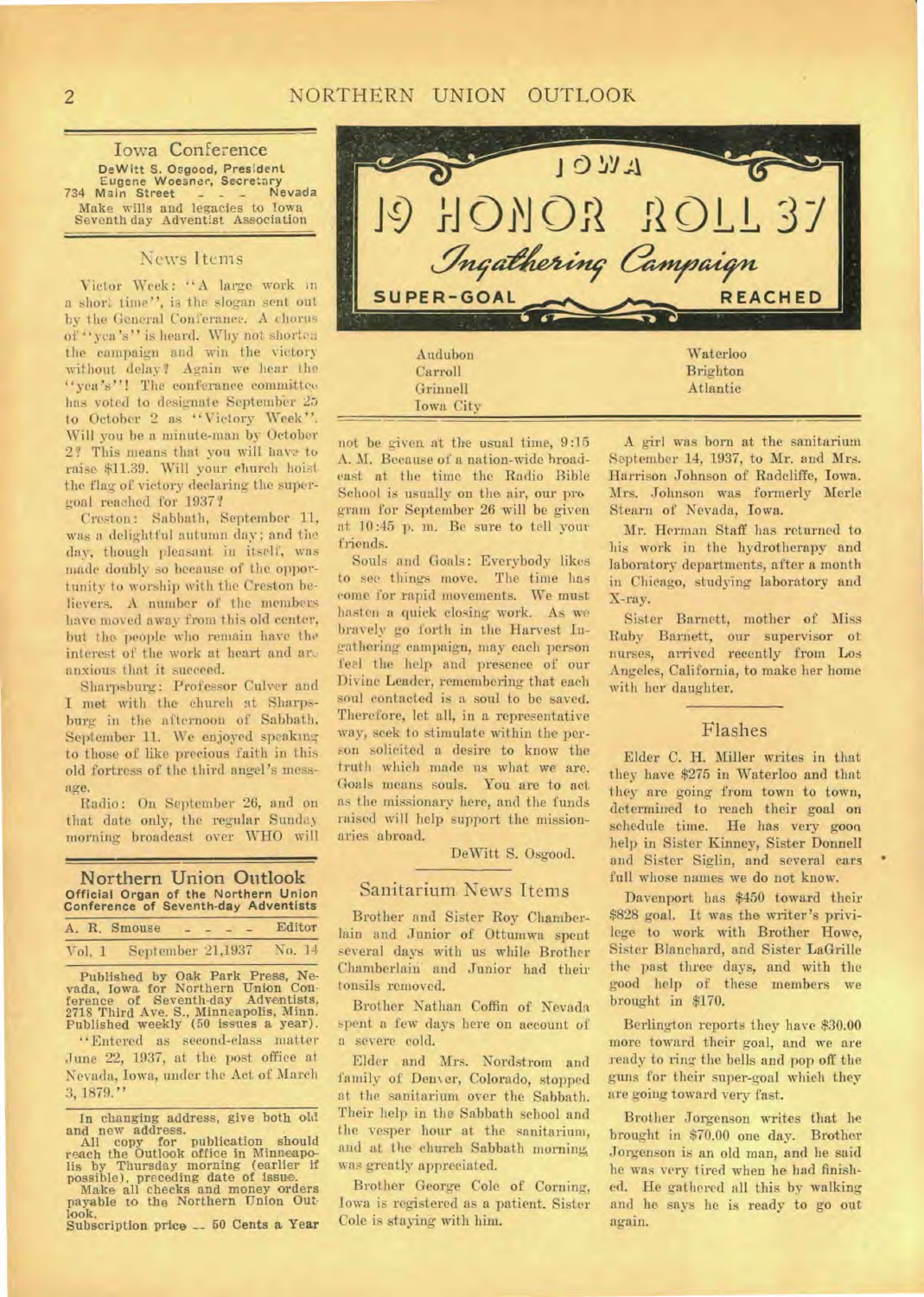# NORTHERN UNION OUTLOOK 3

The home missionary secretary of the Sioux City church writes in for supplies, stating, "We are starting Harvest Ingothering 'in earnest this week." Brother Archbold was in the 'office and says that Sioux City will be over the top by October 9.

B. A. Scherr.

## Used School Books Wanted

As our church schools are optning for another school year we arc learning of children here and there who are too poor to purchase text books. And so we are appealing to our people who may have used text books in good condition to donate them for the good of the cause. Drop me a postal today telling me what you have, whereupon we will give you definite instructions as to where the books should be mailed.

Eugene Woesner.

**Minnesota Conference V. E. Peugh, President B. C. Marshall, Secretary 1854 Roblyn Ave. \_ \_ St. Paul Make wills and legacies** to Minnesota Conference Association of Seventh-day Adventists

## Attention! Everybody!

The seriousness of the hour demands haste. The Harvest Ingathoring campaign that has consumed months in the past can easily be completed in a few weeks. All that is necessary is much prayer, thorough organization, and everybody working. Brethren and sisters, isn't it a real pity that we have to keep all of our ministers tied up in this work for many weeks? If only every church member would begin at once and work with the ministers in an enthusiastic and systematic way, the churches would all raise their goals in just  $\alpha$ few weeks. In fact many could just as well go over the top in a few days.

Wonderful! The needy mission fields could quickly have the necessary funds and then every minister in the Minnesota Conference could within a few weeks begin a fall and winter evangelistic effort.

I appeal to every church and to every loyal member to arise at once and help to finish the task. If we delay, it will certainly mean the loss of souls. If we arise and work, God will richly add His blessing. Twentythree churches have already reached

their goals. If your church is not on the list are you willing to say, It must he done, and God helping me, it will be done.

V. E. Peugh.



Detroit Lakes Pipestone Good Thunder Eagle Bend Richville Bemidji Hibbing Beacon Light Rochester Willmar Sunnybrook Stewartville Blackduck Roseau Theif River Falls Red Lake Falls Lake Eunice Chisholm Anoka Spring Valley Rock Creek Minneapolis, Norwegian—Danish Doggett Brook.

## The Mankato Effort— Opening Night

Brother and Sister A. L. Bietz and Brother and Sister H. V. Reed latcly moved to Mankato and began to lay well organized plans for a strong evangelistic effort. The Masonic Hall, located right in the heart of the city, was secured for the meetings.

On Sabbath, September 11, the members of the Mankato church demonstrated their interest in the effort by quickly giving from their own pocket \$250 to help defray the expenses. At 9:00 o'clock three mornings each week the church members meet at the church and earnestly seek God for His special blessing during the effort.

The opening night was Sunday evening, September 12. The doors of hall were opened at 6:30 and by 7:15 almost every seat was filled. Brother Reed conducted a very fine song service, and when it was time for the meeting to open every chair was

filled and many were standing. It was estimated that 400 people were present.

The Spirit of God was felt from the first moment and in a very clear, dynamic way Brother Bietz presented the subject of the hour; "The Bible and the Bible only, our only source of help in this troubled world". As the audience passed out of the deor at the close of the meeting many were heard to say: "That was wonderful! I am surely going to be back on Tuesday night." The offering amounted to \$15.00.

Upon entering the ball the writer was greatly impressed with the decorations. At the back of the rostrum there was a beautiful panel of deep blue, centered with old rose. In front of the pulpit was a handsome bouquet presented by one of the florists of the city. At the back of the room stood a long table draped with the same beautiful blue material as that used on the rostrum. The top of the table was covered with the old rose material. Artistically placed upon this table was a fine selection of our twenty-five cent books. A true spirit of system, order and worship seemed to prevail throughout the place.

We earnestly solicit the prayers of God's people in behalf of the people of the Mankato evangelistic effort.

V. E. Peugh.





Midway Company Woodworth Jamestown

We have just passed the \$1000 mark. We should have had more, but the district leaders were busy with efforts, so most of this has been gathered in the last week.

George Loewen.